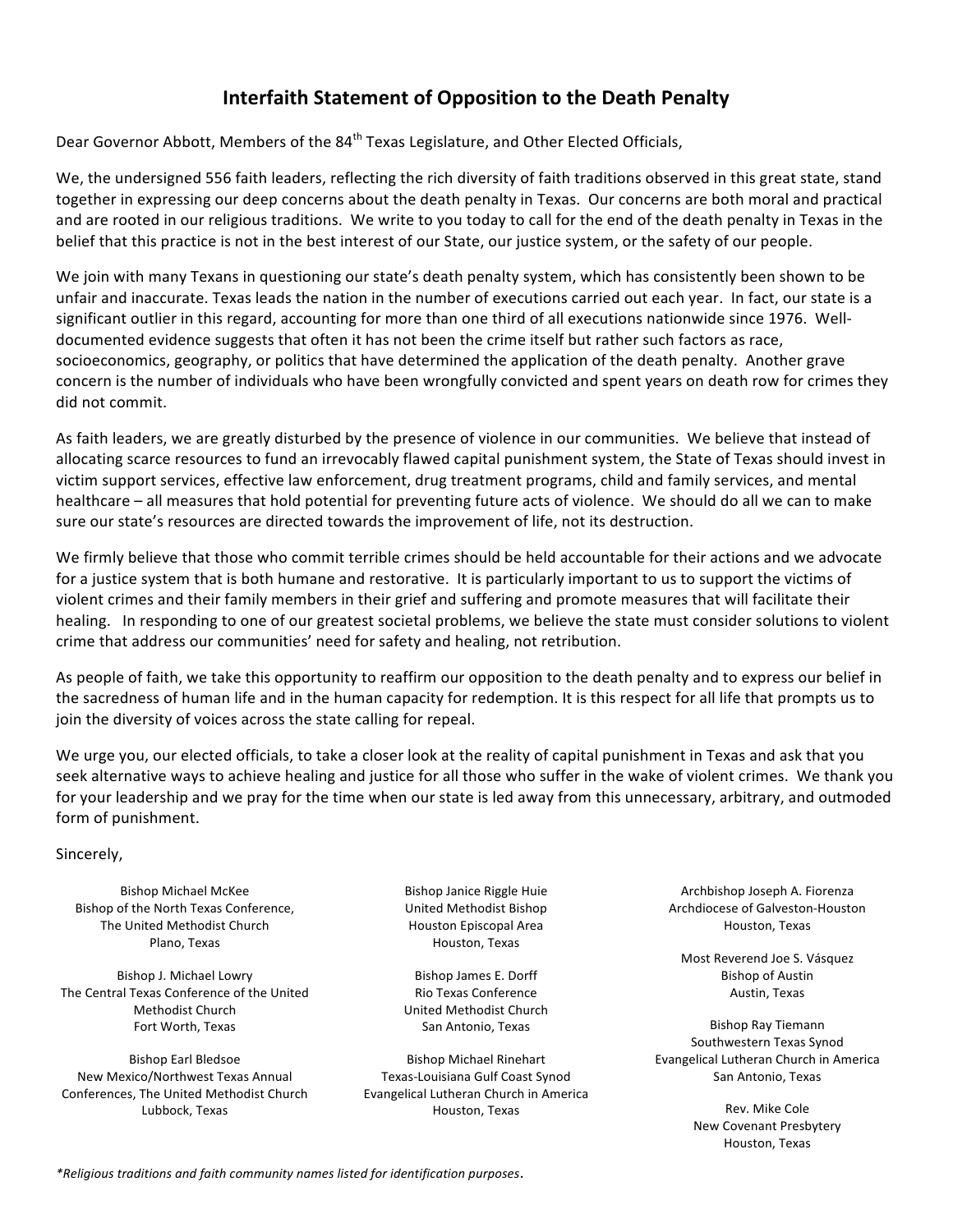Bishop Joe Wilson Retired, The United Methodist Church Georgetown, Texas

Bishop Joel Martinez Retired, The United Methodist Church San Antonio, Texas

Bishop J. Woodrow Hearn Retired, The United Methodist Church Galveston, Texas

Ann Sherer-Simpson Retired Bishop, United Methodist Church Trinity, Texas

Bishop John Russell Retired, The United Methodist Church Fort Worth, Texas

Bishop Ben Chamness Retired, The United Methodist Church Huntsville, Texas

Bishop Dan Solomon Retired, The United Methodist Church Abilene, Texas

Bishop D. Max Whitfield Retired, The United Methodist Church Richardson, Texas

Bishop Robert Hibbs Retired, West Texas Episcopal Diocese San Antonio, Texas

Congregation of the Sisters of Charity of the Incarnate Word San Antonio, Texas

> Father Eugene Okoli St. Jude Catholic Church Allen, Texas

Rev. James Guest Retired, The United Methodist Church Carrollton, Texas

> Rev. Jonathan Grace City Square Carrollton, Texas

Rev. Jason Redick Holy Covenant United Methodist Church Carrollton, Texas

Rev. Carol Sparks Holy Covenant United Methodist Church Carrollton, Texas

Rev. J.D. Allen First United Methodist - Carrollton Carrollton, Texas

Rev. Alice Coder First United Methodist - Plano Plano, Texas

Rabbi Benjamin Sternman Adat Chaverim Plano, Texas

Rev. Debbie Chapman Holy Covenant United Methodist Church of **Carrollton** Plano, Texas

> Rev. Frank Denner III Custer Road United Methodist Plano, Texas

> Rev. Wally Butts Cornerstone United Methodist Plano, Texas

Deacon Art Tiongson St. Gabriel Catholic Church Frisco, Texas

Pastor Charles Harrison Kessler Park United Methodist Church Garland, Texas

Rev. James Minor Axe Memorial United Methodist Church Garland, Texas

> Pastor John Schelter Our Savior Lutheran Church Garland, Texas

Rev. Brian Dierolf First United Methodist - Grand Prairie Grand Prairie, Texas

Pastor Sarah Roberts Schreiber United Methodist Church The Colony, Texas

Pastor Preston Weaver Kirkwood United Methodist Church Irving, Texas

Lama Duojom Dorjee Karma Thegsum Choling Dallas Irving, Texas

Rev. Gregory Neal Northgate United Methdodist Church Irving, Texas

Pastor Mary Beth Hardesty-Crouch Vista Ridge United Methodist Church Lewisville, Texas

Rev. Andy Lewis First United Methodist Lewisville Lewisville, Texas

Co-Pastor Isabel Marquez Cathedral of Hope Lewisville, Texas

Pastor Nancy DeStefano St. Stephen United Methodist Little Elm. Texas

Dr. Thomas Brumett First United Methodist McKinney McKinney, Texas

Rev. Clay Horton Christ United Methodist Church McKinney, Texas

Deacon Victor Machiano St Gabriel the Archangel Catholic Church McKinney, Texas

Rev. Woodrow Weilage Retired, The United Methodist Church McKinney, Texas

Rev. Don Zeiler St. Gabriel the Archangel Catholic Church McKinney, Texas

> Rev. Terry Heislen First United Methodist - Sachse Plano, Texas

Pastor Thomas Downing First United Methodist Dallas Richardson, Texas

Rev. Alan Clark First United Methodist Church - Rockwall Rockwall, Texas

Rev. Chris Dowd First United Methodist Church Sherman Sherman, Texas

Pastor Chuck Hubbard Gloria Dei Lutheran Church - Garland Wylie, Texas

Rev. Donald Brown II First United Methodist Church Grand Saline, Texas

Rev. Charles Kimble First United Methodist Church Malakoff Malakoff, Texas

> Rev. Charles Aaron First United Methodist - Terrell Terrell, Texas

> > Rev. Dana Russell Mesquite, Texas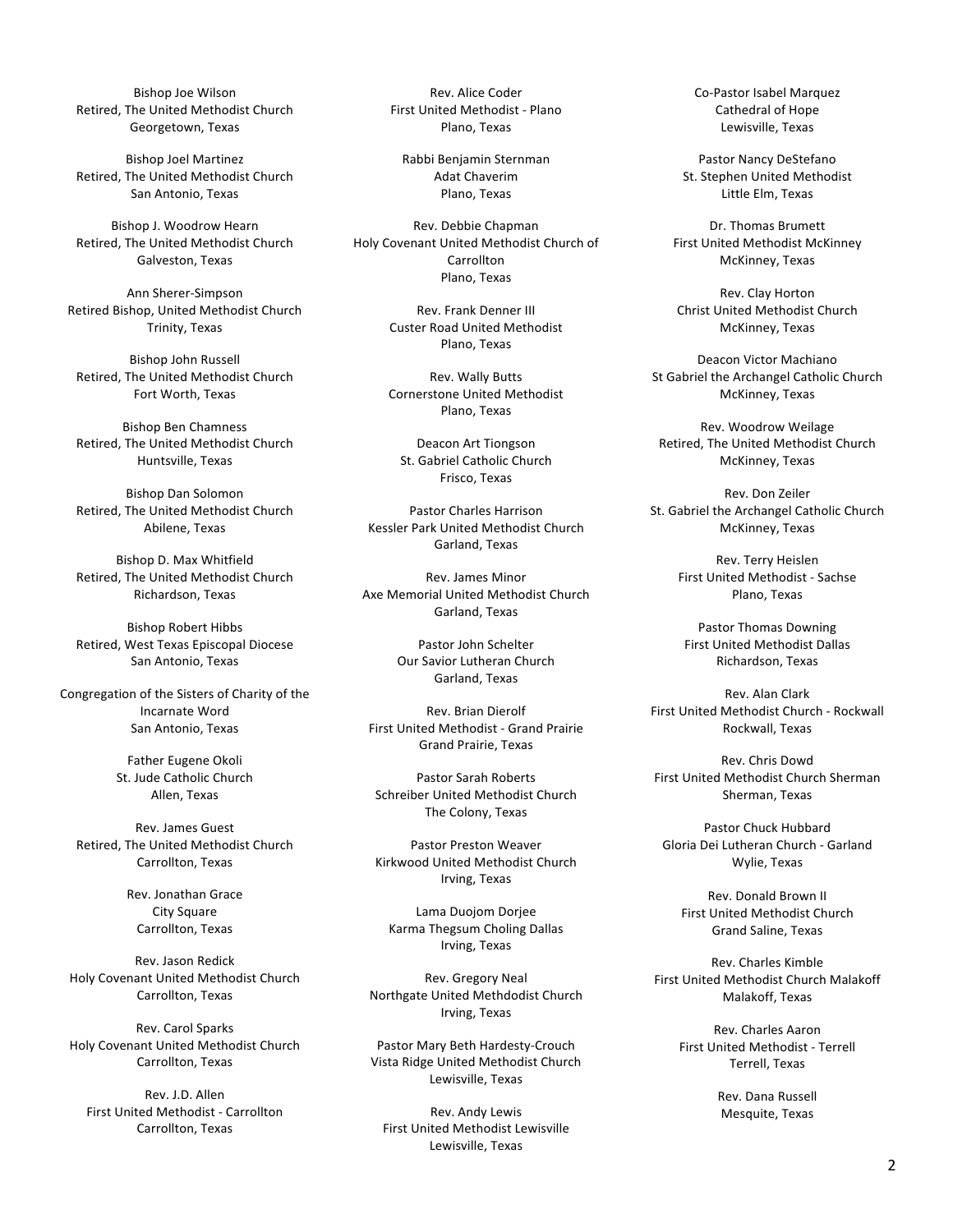Rev. David Weber First United Methodist - Mesquite Mesquite, Texas

> Pastor Michael Baughman Union Sunnyvale, Texas

> > Rev. Larry James **CitySquare** Dallas, Texas

Rev. Terry P. Jones Highland Park United Methodist Dallas, Texas

Rev. Dr. Timothy McLemore Perkins School of Theology, SMU Dallas, Texas

Rev. Kerry Smith Greenland Hills United Methodist Church Dallas, Texas

Rev. Connie Millsap Kessler Park United Methodist Church Dallas, Texas

Rev. Dr. R. Ben Marshall Northhaven United Methodist Church Dallas, Texas

Rev. John Hardt Retired, The United Methodist Church Dallas, Texas

> Rev. Connie Nelson The United Methodist Church Dallas, Texas

> > Clerk Elizabeth Wolff Dallas Friends Meeting Dallas, Texas

Sister Patricia Ridgley Sisters of St. Mary of Namur Dallas, Texas

Pastor Dawn Anderson Highland Park United Methodist Church Dallas, Texas

Rev. Mitchell Boone White Rock United Methodist Church Dallas, Texas

> Rev. Gary Kindley, D. Min. Cathedral of Hope Dallas, Texas

Rev. Kay DeBlance Lovers Lane United Methodist Church Dallas, Texas

Rev. S. Dianna Masters St. Luke Community United Methodist Church Dallas, Texas

Rev. Wes Magruder Kessler Park United Methodist Church Dallas, Texas

> Rabbi Adam M. Allenberg Temple Emanu-El Dallas, Texas

> > Rabbi Asher Knight Temple Emanu-El Dallas, Texas

Deacon Tim Muldoon Christ the King Catholic Church Dallas, Texas

Fr. Tim Gollob Pastor, Holy Cross Catholic Church Dallas, Texas

Pastor Les Chandler Grace United Methodist Church Dallas, Texas

Venerable Tashi Nyima New Jonang Buddhist Community Dallas, Texas

Bodhisattva Monk Rinchen Tsultrim New Jonang Buddhist Community Dallas, Texas

Licensed Practitioner Veronica Valles, RScP Centers for Spiritual Living Dallas, Texas

> Rabbi Nancy Ann Kasten Reform Judaism Dallas, Texas

Pastor Arthur Stewart Midway Hills Christian Church Dallas, Texas

Rev. Eric Folkerth Northaven United Methodist Church Dallas, Texas

> Rabbi Brian Zimmerman Union for Reform Judaism Dallas, Texas

Rabbi Steve Fisch Congregation Beth El Binah Dallas, Texas

Rev. Peter H. McNabb Wheatland United Methodist Church Dallas, Texas

Pastor Alejandro De La Torre Cathedral of Hope Dallas, Texas

Rev. Shelley A. Hamilton Cathedral of Hope Dallas, Texas

Rev. Dr. Jo Hudson Extravagance United Church of Christ (UCC) Dallas, Texas

> Rev. Dawson B. Taylor Cathedral of Hope Dallas, Texas

Rev. Robert Cooper Retired, The United Methodist Church Dallas, Texas

Rev. Bruce Theunissen Retired, Presbyterian Church USA Dallas, Texas

> Rabbi Andrew Paley Temple Shalom Dallas, Texas

Rev. Russell Floyd First United Methodist - Irving Dallas, Texas

> Pastor Ryan Koch Peace Mennonite Church Dallas, Texas

Pastor Joaquim Nascimento Spring Valley United Methodist Church Dallas, Texas

Rev. George Battle Oaklawn United Methodist Church Dallas, Texas

Rev. Rachel Baughman University Park United Methodist Church Dallas, Texas

> Rabbi Ana Bonnheim Reform Judaism Dallas, Texas

Sean Briscoe Pathways Unitarian Universalist Church Dallas, Texas

> Rev. W.J. Bryan III Perkins School of Theology Dallas, Texas

Rev. Matthew Gaston University Park United Methodist Dallas, Texas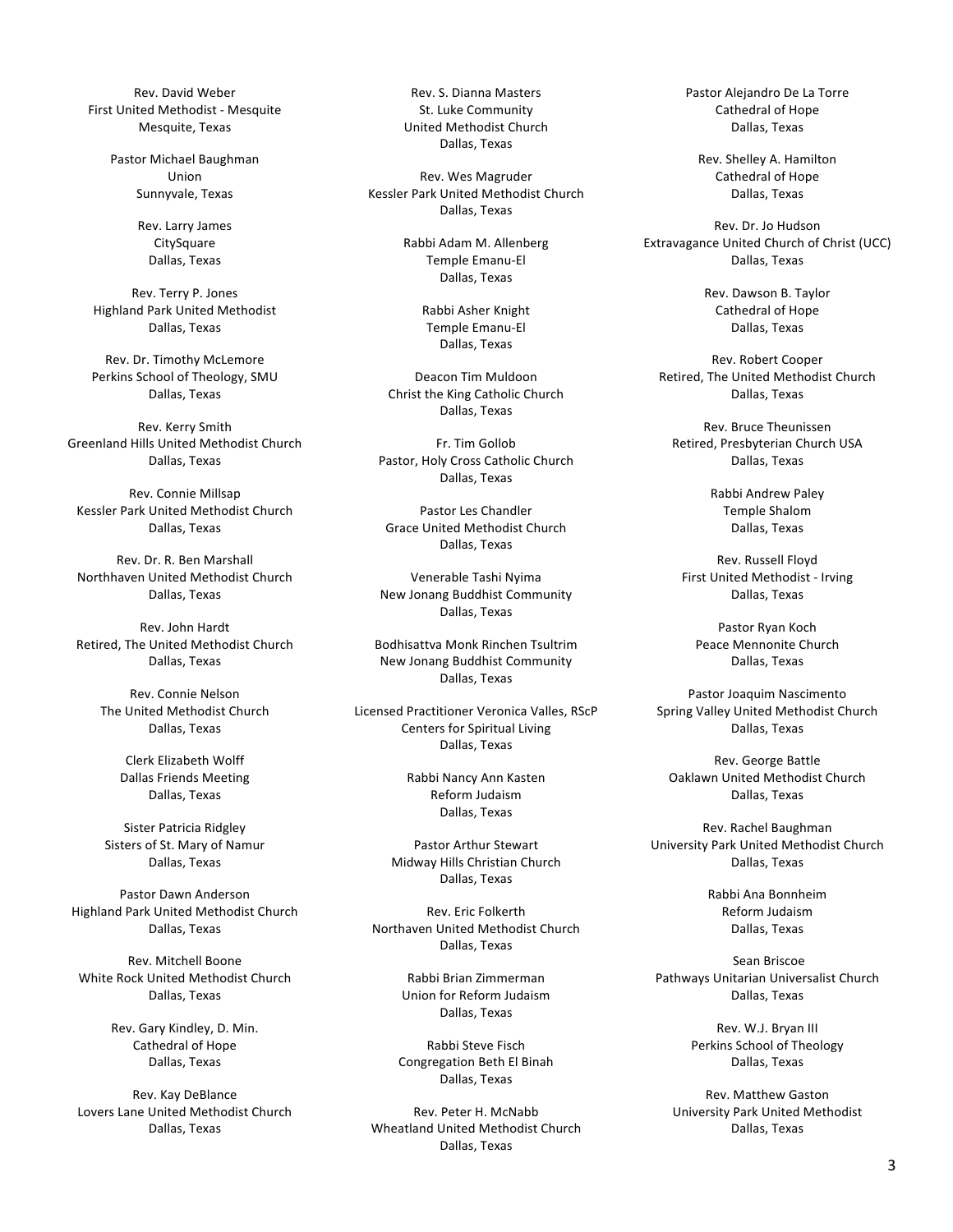Minister Larry George Theh United Methodist Church Dallas, Texas

Rev. Jeff Hall Highland Park United Methodist Church Dallas, Texas

> Rev. Justin Hancock Missional Wisdom Foundation Dallas, Texas

Dr. Frederick D Haynes, III Friendship-West Baptist Church Dallas, Texas

Michael House Retired, The United Methodist Church Dallas, Texas

Rev. Jacob Keeya The United Methodist Church Dallas, Texas

Rev. Dr. Gayle Landis Lakewood United Methodist Church Dallas, Texas

Rev. William B. Lawrence Dean of Perkins School of Theology Dallas, Texas

Rev. Stanley Meyer North Texas - North Louisiana Mission Area of Evangelical Lutheran Church in America Dallas, Texas

Rev. Mary Miriti Oasis Global Mission Church - Grace United Methodist Dallas, Texas

Pastor Paul Nesenne Oasis Global Mission Church - Grace United Methodist Dallas, Texas

Rev. Freddie B. Orr, Jr. Camp Wisdom / Glen Oaks United Methodist Dallas, Texas

> Rev. Gary Stephens The United Methodist Church Dallas, Texas

Rev. L. Charles Stovall Light of Love Covenant Community Church Dallas, Texas

Rev. John Thornburg Greenland Hills United Methodist Dallas, Texas

Rev. Becky Walker First United Methodist Church - Dallas Dallas, Texas

> Rev Carolyn Allbritton Westview United Methodist Greenville, Texas

Rev. Steven Martinez First United Methodist - Bells Bells, Texas

Pastor Dyan Dietz First United Methodist - Bonham Bonham, Texas

Rev. Stacey Piyakhun Melissa United Methodist Melissa, Texas

Pastor Rob Spencer First United Methodist Church in Paris Paris, Texas

Rev. Frank Rahm Marvin/Whitewright United Methodist Whitewright, Texas

Rev. Steven Bradley Morgan Williams Memorial United Methodist Texarkana, Texas

> J. Marvin Weems Presbyterian Church USA Atlanta, Texas

Rev. Sara Curley St Andrew's United Methodist Church and Murvaul United Methodist Church Carthage, Texas

Rev. James R. Littleton, Jr. Rehobeth United Methodist Church Carthage, Texas

Rev. Todd Cooper St. Paul's United Methodist Church Tyler, Texas

> Rabbi Neal Katz Congregation Beth El Tyler, Texas

Rev. T. Randall Smith Marvin United Methodist Church Tyler, Texas

Rev. Stephanie Hughes Marvin United Methodist Church Tyler, Texas

Minister Dan L. Gillian First United Methodist - Dangerfield Dangerfield, Texas

Rev. Steven C. Newcomb, Sr. Pastor Carroll Springs United Methodist Church Carroll Springs, Texas

Rev. Jack Albright Retired, The United Methodist Church Jacksonville, Texas

Rev. Tom Stephenson First United Methodist - Jacksonville Jacksonville, Texas

Rev. Dr. Michael Deaton Van United Methodist Church Van, Texas

Rev. R. Jeremiah Booker Hamilton Park United Methodist Church Dallas, Texas

Pastor Lynn L. Willhite Retired, The United Methodist Church Palestine, Texas

Rev. Grant Barnes First United Methodist Church Lufkin Lufkin, Texas

Pastor Joshua Hale Perritte Memorial United Methodist Church Nacogdoches, Texas

Rev. Rick Anderson First United Methodist Garrison Church Nacogdoches, Texas

Rev. Gordon Johnson New World United Methodist Church Arlington, Texas

Father James Gigliotti St. Maria Goretti Catholic Church Arlington, Texas

Father Laurence Uhlman St. Maria Goretti Catholic Church Arlington, Texas

> Rev. James O'Toole Diocese of Ft Worth Bedford, Texas

Rabbi Charlie Cytron-Walker Congregation Beth Israel Colleyville, Texas

Brother Paul McMullen, T.O.R. Good Shepherd Catholic Church Colleyville, Texas

Deacon Lynn Sowers St. Andrew Catholic Church Cresson, Texas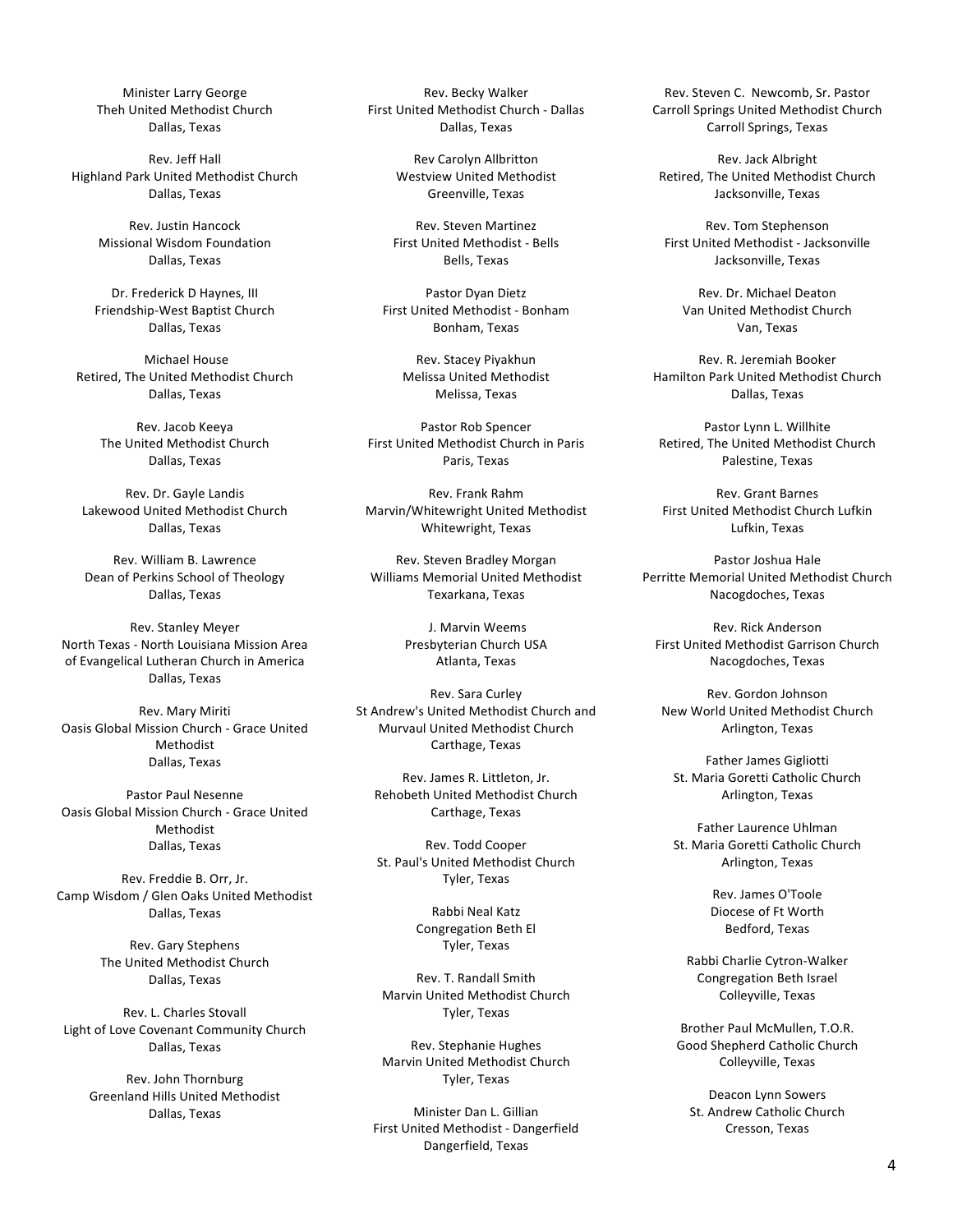Friar Thomas Fox, O.F.M. Franciscan Crowley, Texas

Julie Lambert Director of Religious Education Pathways Unitarian Universalist Church Euless, Texas

> Pastor Franz Schemmel Messiah Lutheran Church Weatherford, Texas

Pastor Christopher Yanker Northern Texas-Northern Louisiana Mission Area, Evangelical Lutheran Church in America Weatherford, Texas

Rev. Tony Lorenzen Pathways Unitarian Universalist Church Southlake, Texas

> Sister Ines Diaz Sisters of St Mary of Namur Fort Worth, Texas

Rev. Gerald Gordon Franciscan Friars, Third Order Regular Fort Worth, Texas

Rev. Brooks Harrington First United Methodist - Fort Worth Fort Worth, Texas

> Pastor Charles Johnson Bread Fellowship Fort Worth, Texas

Sister Anselma Knabe Sisters of St Mary of Namur Fort Worth, Texas

Rev. Father Carmen Mele Order of Preachers, Diocese of Fort Worth Fort Worth, Texas

> Pastor Karl Travis First Presbyterian Church Fort Worth, Texas

> > Rev. Andrew Wong Grace Presbytery Fort Worth, Texas

Rev. Lindsay Woods Wong Gethsemane Presbyterian Church Fort Worth, Texas

Rev. Mart Gayland Pool Retired, The Episcopal Church Fort Worth, Texas

Rev. Dr. Robert Kenji Flowers Polytechnic United Methodist Church Fort Worth, Texas

Rev. Judith W. Stempel Christian Church (Disciples of Christ) Fort Worth, Texas

Rev. Tim Bruster First United Methodist - Fort Worth Fort Worth, Texas

> Rev. Valerie Forstman Brite Divinity School Fort Worth, Texas

Rev. Tom McDermott First United Methodist - Fort Worth Fort Worth, Texas

> Rabbi Jordan Ottenstein Beth-El Congregation Fort Worth, Texas

Father John Shanahan, TOR Franciscan Friars, Third Order Regular Province of the Most Sacred Heart of Jesus Fort Worth, Texas

> Fr. Thomas Stabile, T.O.R. Saint Andrew Catholic Parish Fort Worth, Texas

Sister Roberta Hesse Sisters of St Mary of Namur Fort Worth, Texas

Sister Charles Marie Serafino Sisters of St Mary of Namur Fort Worth, Texas

Rev. J. Michael Holmberg St. Paul the Apostle Catholic Church Fort Worth, Texas

> Rev. Ryan Baer Ridglea Presbyterian Church Fort Worth, Texas

Pastor Janet Kraatz Faith Lutheran Church Fort Worth, Texas

Rev. Kristopher Aaron Christ United Methodist Church Benbrook, Texas

Rev. Nathan Russell Christian Church (Disciples of Christ) Fort Worth, Texas

Rev. Lawrence "Larry" Grubb Retired, The United Methodist Church Fort Worth, Texas

Rev. Page Hines First United Methodist - Fort Worth Fort Worth, Texas

Rev. Phyliss McDougal First United Methodist - Fort Worth Fort Worth, Texas

Rev. Dr. Daniel F. Flores La Trinidad United Methodist Fort Worth, Texas

> Pastor Mark Moore Grace Lutheran Church Fort Worth, Texas

Rev. Bernard Kern Retired, Northern Texas-Northern Louisiana Mission Area, Evangelical Lutheran Church in America North Richland Hills, Texas

> Rev. Dawson and Jean Tunnell Retired, Presbyterian Church USA Denton, Texas

> > Rev. Celene Welch Lutheran Campus Ministry Denton, Texas

Rev. Dr. Jeff Hood Cathedral of Hope UCC Denton, Texas

Rev. Craig Hunter Trinity Presbyterian Denton, Texas

Rev. David Taylor First United Methodist - Krum Krum, Texas

> Rev. John Burton First Christian Church Denton, Texas

Rev. Martha Myre The United Methodist Church Providence Village, Texas

Rev Mona Millard First United Methodist - Bowie Bowie, Texas

Rev. Scott Melton First United Methodist - Nocona Nocona, Texas

Rev. Georgia Harrison First United Methodist Church Wichita Falls Wichita Falls, Texas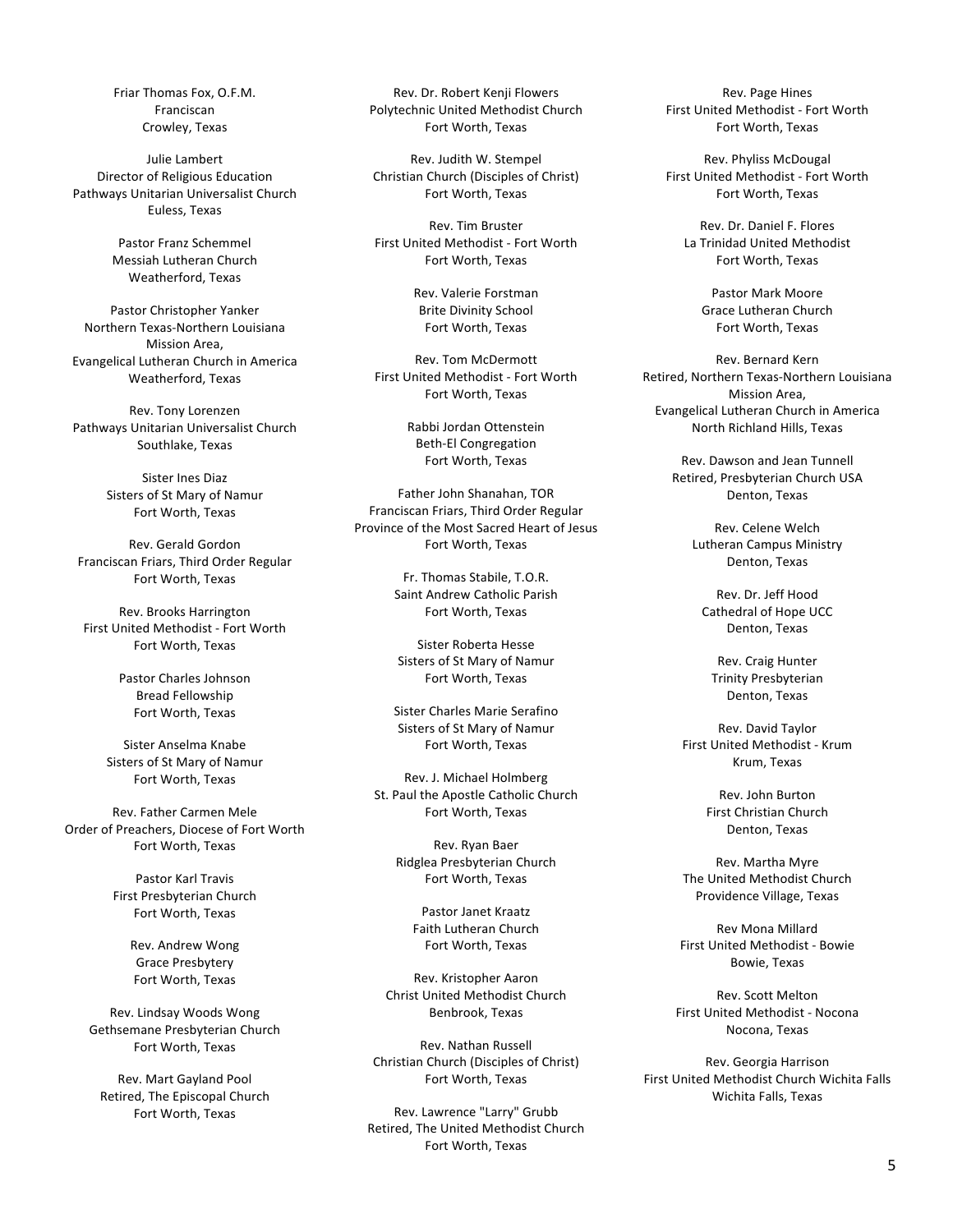Rev. Jack McKone Sacred Heart Catholic Church Wichita Falls, Texas

Pastor Cheryl Murray Wesley United Methodist Wichita Falls, Texas

Rev. Charles Luke Tarrant County Spiritual Care Network Lipan, Texas

Rev. Drew Weber First United Methodist - Cameron Cameron, Texas

Rev. Dr. J. Andrew Fowler First United Methodist Church Killeen, Texas

Rabbi Laura Schwartz Harari Temple Rodef Sholom Waco, Texas

Dr. Roger E. Olson George W. Truett Theological Seminary **Baylor University** Waco, Texas

> Father Hubert Wade Jr. St. Mary Catholic Church **Ballinger, Texas**

Rev. Tom Gibbons Retired, The United Methodist Church Mason, Texas

Rev. John Saint First United Methodist Church San Saba, Texas

Rev. Timothy Boeglin Central United Methodist Church Brownwood, Texas

Rev. Kevin Collins Immaculate Conception Catholic Church Houston, Texas

> Rev. Joanna Crawford First Unitarian - Copperfield Houston, Texas

Rev. Dr. Michael T. Dunn First Christian Church (Disciples of Christ) Houston, Texas

Pastor Jennifer Fairbanks Zeteo Worship Gathering - Disciples of Christ Houston, Texas

Rev. Martha Frances Christ Church Cathedral, Retired Houston, Texas

Rev. Daniel Enrique Melendez Iglesia Hispana Nueva Vida Houston, Texas

Rev. Emily L. Chapman St. Paul's United Methodist Houston, Texas

Rev. Eleanor Colvin St. Paul's United Methodist Houston, Texas

Rev. Thera Freeman The United Methodist Church Houston, Texas

Pastor Kathy McDougall Zeteo Worship Gathering Houston, Texas

Rev. Jasmine C. Quinerly Pilgrim United Church of Christ Houston, Texas

Rev. Wilfred Canning, C.S.B Roman Catholic Houston, Texas

Rev. Lura Groen Grace Lutheran Church Houston, Texas

> Rev. Richard Wahl Roman Catholic Houston, Texas

Rev. Carissa Baldwin-McGinnis St. Andrew's Episcopal Church Houston, Texas

Rev. James Grace St. Andrew's Episcopal Church Houston, Texas

Rev. Marilyn Meeker-Williams The United Methodist Church Houston, Texas

Rev. LyAnna Johnson Servants of Christ United Methodist Church Houston, Texas

> Rev. Lisa Hunt St. Stephen's Episcopal Church Houston, Texas

Rev. Emily Everett First United Methodist - Pasadena Houston, Texas

Rev. Nadine Graham Unidos en Cristo United Methodist Houston, Texas

Dr. Will Reed Servants of Christ United Methodist Church Houston, Texas

> Rev. Frank Richard Coats St. Matthew's United Methodist Houston, Texas

Rev. Dr. Suzanne Carter The United Methodist Church Houston, Texas

Rev. Tammy Heinrich Terrace United Methodist Houston, Texas

Assistant Pastor Lemuel W. Moton Mt. Horeb Baptist Church Houston, Texas

Sr. Cecile Roeger Dominican Sisters of Houston Houston, Texas

Sr. Margaret Bulmer Congregation of the Sisters of Charity of the Incarnate Word Houston, Texas

> Rev. Ruth Seeliger Non-Denominational Houston, Texas

Rev. Taylor Fuerst Westbury United Methodist Houston, Texas

Rev. David A. Roschke Salem Evangelical Lutheran Church Houston, Texas

Rev. Daniel Childs The United Methodist Church Houston, Texas

Rev. Beth Ellen Cooper Northwoods Unitarian Universalist Church Houston, Texas

Rev. Dr. Belinda Koenig Retired, Presbytery of New Covenant Houston, Texas

Rev. Barbara Robberson West University United Methodist Houston, Texas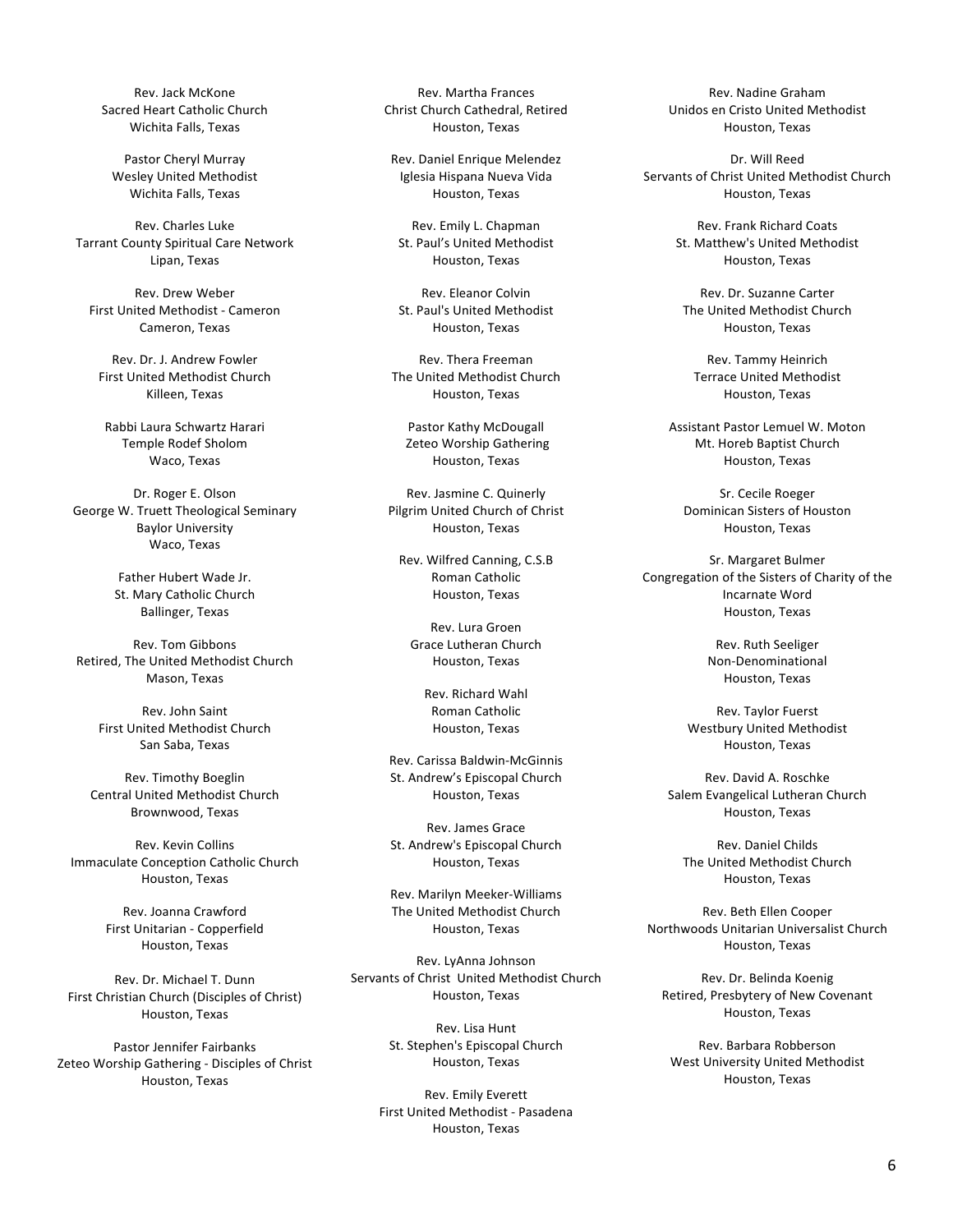Rev. Brian Turnbow Houston Graduate School of Theology, Evangelical Covenant Church Houston, Texas

> Pastor Stephen Rhoads Lakeside United Methodist Houston, Texas

Rev. Mark Edmiston-Lange Emerson Unitarian Universalist Church Houston, Texas

Rev. Dr. Rebecca Edmiston-Lange Emerson Unitarian Universalist Church Houston, Texas

Rabbi Steven Gross Houston Conregation for Reform Judaism Houston, Texas

Rev. J. Ernest Turney Bering Memorial United Methodist Houston, Texas

Rev. Helen DeLeon Webster Presbyterian Church Houston, Texas

Rev. Wencil Pavlovsky St. Paul the Apostle Catholic Church Houston, Texas

Rev. W. Stewart MacColl Northwoods Presbyterian Church Houston, Texas

Rev. Dr. Keith Jenkins Retired, The United Methodist Church Houston, Texas

Rev. Susan Buchanan Texas Annual Conference of the United Methodist Church Houston, Texas

> Chaplain Diana Dungy Good News Church Houston, Texas

Rev. David M. Pantermuehl Grace United Church of Christ Houston, Texas

> Rev. Gerald J. DeSobe Krist Samaritan Center Houston, Texas

Rev. Mark Downs Presbyterian Church USA Houston, Texas

Rev. Martin Troyer Houston Mennonite Church Houston, Texas

Rev. Christina Hale Mission Bend United Methodist Houston, Texas

Pastor David Meeker-Williams Mission Bend United Methodist Houston, Texas

Stephanie Wilkins Blueridge United Methodist Houston, Texas

Rev. Glynden Bode Texas Annual Conference United Methodist Church Houston, Texas

Father Gary Brewton Orthodox Catholic Church Houston, Texas

Rev. Harvey Clemons Pleasant Hill Baptist Church Houston, Texas

Rev. C.E. Hilliard Addicks United Methodist Cburch Houston, Texas

> Rabbi David Lyon Congregation Beth Israel Houston, Texas

Rev. Terry Thompson Retired, The United Methodist Church Houston, Texas

> Rev. Johnnie Simpson Jr. Haven Chapel East Columbia, Texas

Pastor William Llana First United Methodist - Conroe Conroe, Texas

Rev. Michael Lindstrom First United Methodist Church - Conroe Conroe, Texas

Rev. J. Scott Moore First United Methodist - Conroe Conroe, Texas

Rev. Scott Dornbush First United Methodist - Huntsville Huntsville, Texas

Rev. Ellen Willett First United Methodist - Huntsville Huntsville, Texas

Rev. Shelli Williams First United Methodist - Cleveland Cleveland, Texas

Rev. Dr. Donald W. Sinclair Coldspring United Methodist Church Coldspring, Texas

**Scott Atnip** Wesley Memorial United Methodist Church Huntsville, Texas

William Kleiber Executive Director, Restorative Justice Ministries Network Huntsville, Texas

Rev. Cheryl Smith Wesley Memorial United Methodist Church Huntsville, Texas

> Rev. Stacy Pever Anzick Magnolia United Methodist Magnolia, Texas

Rev. Rhett Ansley Wildwood United Methodist Church Magnolia, Texas

Rev. Lindsay Childers Kirkpatrick Montgomery United Methodist Montgomery, Texas

> Father Fred Valone St. Anne Catholic Church Tomball, Texas

Pastor Robert E. Webb Rose Hill United Methodist Tomball, Texas

Rabbi Matthew Berger Congregation Beth Shalom of The Woodlands The Woodlands, Texas

> Rev. Brian T. Wharton Faith United Methodist Spring, Texas

Rev. Lisa Beth White Faith United Methodist Spring, Texas

Rev. Carrie Deleon Klein United Methodist Spring, Texas

Rev. Don Storey, Sr. The United Methodist Church Bay City, Texas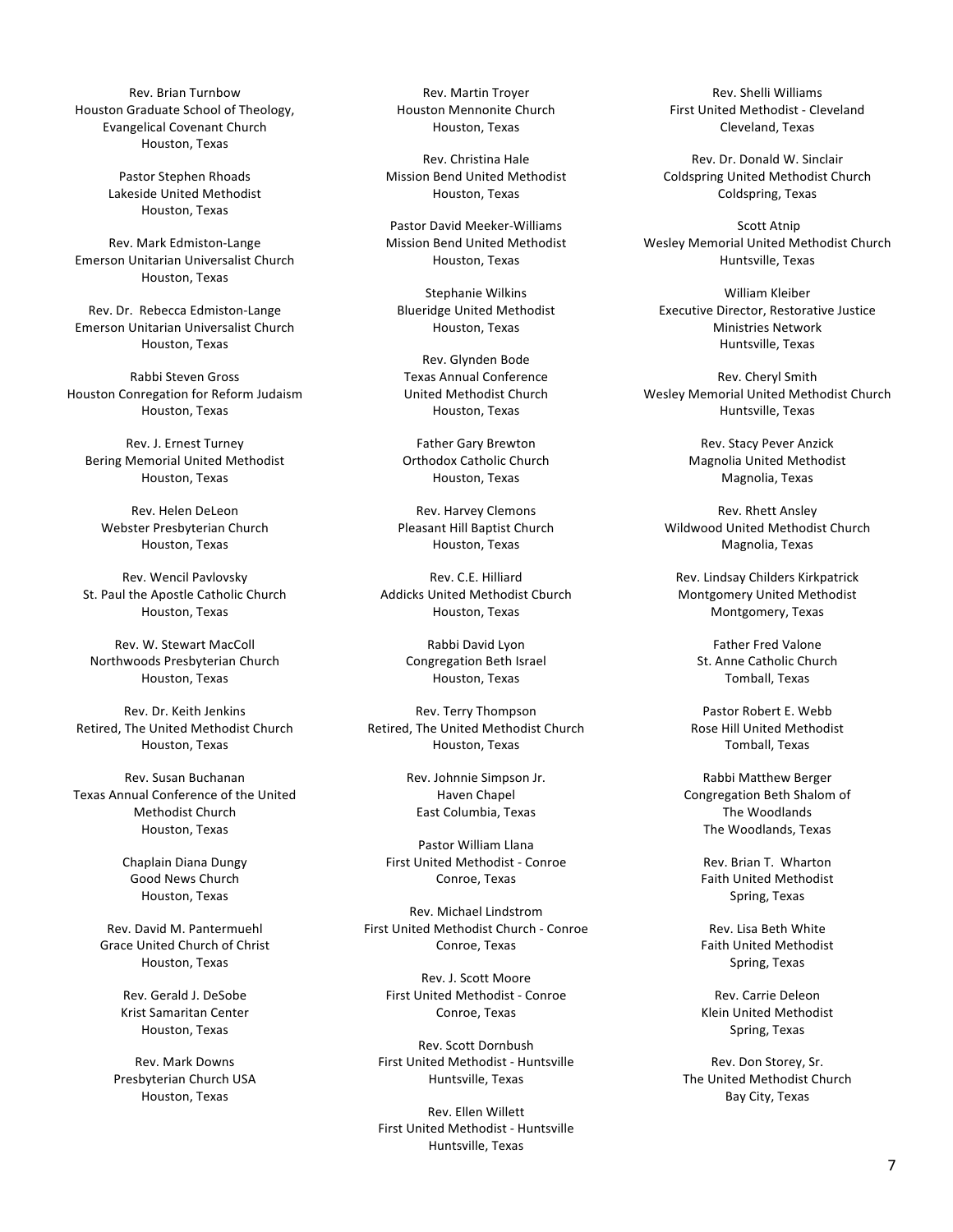Pastors Linda and Setterick Allen New Life Community Outreach Center Brookshire, Texas

> Rev. Harold Knolls Cypress United Methodist Cypress, Texas

> > Fr. Lawrence Matula St Robert's Church El Campo, Texas

Rev. Nathan Bledsoe St. Peter's United Methodist Katy, Texas

Rev. John Rooney St. Angela Merici Catholic Church Missouri City, Texas

Rev. Catharine Cline Grace United Church of Christ Houston, Texas

Rev. Preston Morgan Christ United Methodist Sugar Land, Texas

Pastor Don Waybright Sugar Creek Baptist Church Sugar Land, Texas

Rev. Frank Catania **Brother's Keepers Ministries** Sugar Land, Texas

Rev. Juanita Michelle Mathis Progressive Open Door Christian Center Katy, Texas

> Deacon Amy Bezecny Christ United Methodist Sugar Land, Texas

Rev. Robert J. Duggan, C.S.B. Congregation of St. Basil Sugar Land, Texas

Rev. Curtis Matthys First United Methodist - Pasadena Pasadena, Texas

> Rev. Keith Swatzel II Sunset United Methodist Pasadena, Texas

Rev. Jack A. Womack Hope Community United Methodist Pasadena, Texas

Rev. Thomas W. Daugherty Retired, The United Methodist Church Pearland, Texas

Rev. Bonnie Osteen The United Methodist Church Pearland, Texas

Rev. Mark Fleming St. Mark's United Methodist Church Baytown, Texas

Rev. Gregory Smith Old River Terrace United Methodist Channelview, Texas

> Rev. Brandi Horton Deer Park United Methodist Deer Park, Texas

Pastor T. Paul Kethley Deer Park United Methodist Church Deer Park, Texas

Pastor Emily Lorraine Brown Faith United Methodist Church Dickinson, Texas

Rev. E.Mireya Martinez Lexington United Methodist Freeport, Texas

Rev. David Bridges Friendswood Friends Church Friendswood, Texas

Rev. Melody Kraus First United Methodist - Pearland Friendswood, Texas

> Rabbi Marshal Klaven B'nai Israel Galveston, Texas

Rev. Peter J. Cammarano Chapelwood, Lake Jackson Lake Jackson, Texas

The Rev. Wesley Welborn Chapelwood, Lake Jackson Lake Jackson, Texas

Rev. Lindsey Smith First United Methodist Liberty Liberty, Texas

Pastor Eulis Hill Grace United Methodist Church Manuel, Texas

Dr. Charles R. Millikan St. Paul's United Methodist Church Pearland, Texas

Rev. Mark Bunch St. Paul United Methodist Church Bridge City, Texas

Rev. Betty Edwards St John's United Methodist Church Port Arthur, Texas

Rev. Joel Mora Getsemani United Methodist Church Port Arthur, Texas

Minister S. Kevin King First United Methodist - Winnie Stowell Winnie, Texas

Rev. Rodney Graves McCabe Roberts Ave United Methodist Church Beaumont, Texas

> Rabbi Joshua Taub Temple Emanuel Beaumont, Texas

Rev. Monsignor William Manger Saint Anne Catholic Church Beaumont, Texas

> Deacon Thomas Ewing Diocese of Beaumont Beaumont, Texas

Rev. Dr. Connie Alexander Presbyterian Church USA Beaumont, Texas

Rev. Paul Alexander Presbyterian Church USA Beaumont, Texas

Retired Rev. John Alexander Presbyterian Church USA Beaumont, Texas

Rev. Donna G. Brown Retired, The United Methodist Church Beaumont, Texas

Rev. Sharon Gazaway First Presbyterian Church, Jasper Beaumont, Texas

> Rev. Ray Nelson Watson Chapel Beaumont, Texas

Rev. Ruby Nelson St. Paul's United Methodist Church Beaumont, Texas

> Rev. Francis Conroy Roman Catholic Beaumont, Texas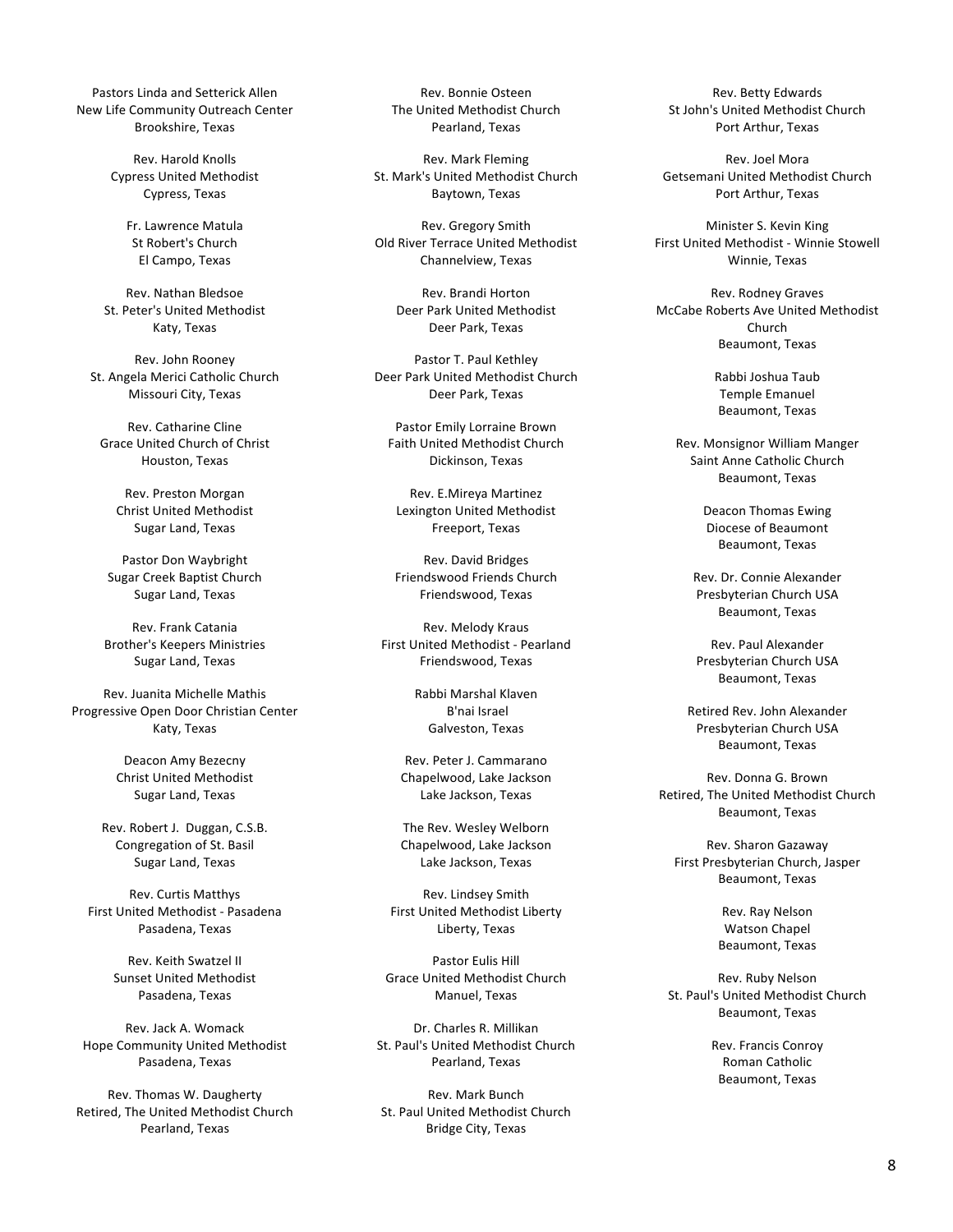Pastor Richard Baker Retired, Evangelical Lutheran Church in America Brenham, Texas

Rev. Phillip Fenton St. Paul's Evangelical Lutheran Church Brenham, Texas

Rev. Edward Triem Retired, Presbyterian Church USA Brenham, Texas

> Rev. Richard Nelson The Episcopal Church **Burton, Texas**

Rev. James T. Said St. Thomas Episcopal Church College Station, Texas

Rev. Dr. Dan Deleon Friends Congregational Church College Station, Texas

Rev. Deacon Mary Lenn Dixon St Thomas Episcopal Church College Station, Texas

Elder Theresa Dougherty United Christian Church College Station, Texas

Rev. Sandi Mizirl Texas A&M Episcopal College Mission College Station, Texas

The Rev. Dr. Rhoda Montgomery St. Thomas Episcopal Church College Station, Texas

Rev. Victoria Simons First United Methodist Church Somerville, Texas

Rev. Terrance Hayes Victoria District Superintendent, The United Methodist Church Victoria, Texas

Rev. Wanda Ritchea United Campus Ministry of Victoria Victoria, Texas

Rev. Charles Stephens John Wesley United Methodist Victoria, Texas

Pastor Michael Mumme First United Methodist Church of Cuero Cuero, Texas

Sr. Elizabeth Riebschlaeger Congregation of the Sisters of Charity of the Incarnate Word Cuero, Texas

Rev. Carolyn Stapleton First United Methodist Church - Ganado Ganado, Texas

Rev. Carroll Pickett Retired, Presbyterian Church USA Kerrville, Texas

> Barbara Aziz **Bulverde United Methodist** Bulverde, Texas

Judy Godinez Comal County Unitarian Universalist Society New Braunfels, Texas

> Deacon Robert Leibrecht Good Shepherd Catholic Church New Braunfels, Texas

> Rev. Stephen G. Echols Christ United Methodist Church Stockdale, Texas

> > Sr. Teresa Carter Sisters of St. Brigid San Antonio, Texas

Rev. Thomas Heger Retired Presbyterian Pastor San Antonio, Texas

Sister Tiolinda Marotta Congregation of Divine Providence San Antonio, Texas

Sister Pat Crehan Sisters of the Holy Spirit & Mary Immaculate San Antonio, Texas

Sister Miriam Mitchell, S.H.Sp. Sisters of the Holy Spirit & Mary Immaculate San Antonio, Texas

Sister Sheila O'Sullivan Sisters of the Holy Spirit & Mary Immaculate San Antonio, Texas

Rev. Monte Marshall Travis Park United Methodist Church San Antonio, Texas

> Rev. Edward Hauf, O.M.I. St. Mary's Catholic Church San Antonio, Texas

Sister Anita Brenek, CDP Congregation of Divine Providence San Antonio, Texas

Father Martin Elsner, S.J Our Lady of Guadalupe Catholic Church San Antonio, Texas

Sister Marjorie Filler Congregation of Divine Providence San Antonio, Texas

Sister Maria Flores Congregation of Divine Providence San Antonio, Texas

Sister Charlotte Kitowski Conregation of Divine Providence of San Antonio San Antonio, Texas

Sister Louise Miksch Congregation of Divine Providence San Antonio, Texas

Sister Mary Morkovsky Congregation of Divine Providence San Antonio, Texas

Sister Patrice Sullivan Congregation of Divine Providence San Antonio, Texas

> Sister Oralia Arzola Cordi-Marian Sisters San Antonio, Texas

Sister Isabel Ball Congregation of Divine Providence San Antonio, Texas

Sister Brenda Baradell Congregation of the Sisters of Charity of the Incarnate Word San Antonio, Texas

Sister Dorothy Batto Congregation of the Sisters of Charity of the Incarnate Word San Antonio, Texas

> Father Larry Christian St Francis of Assisi Catholic Church San Antonio, Texas

Sr. Germaine Corbin Congregation of the Sisters of Charity of the Incarnate Word San Antonio, Texas

Sister Louise Delisi Sisters of Charity of the Incarnate Word San Antonio, Texas

> Rev. Rachel Epp Miller San Antonio Mennonite Church San Antonio, Texas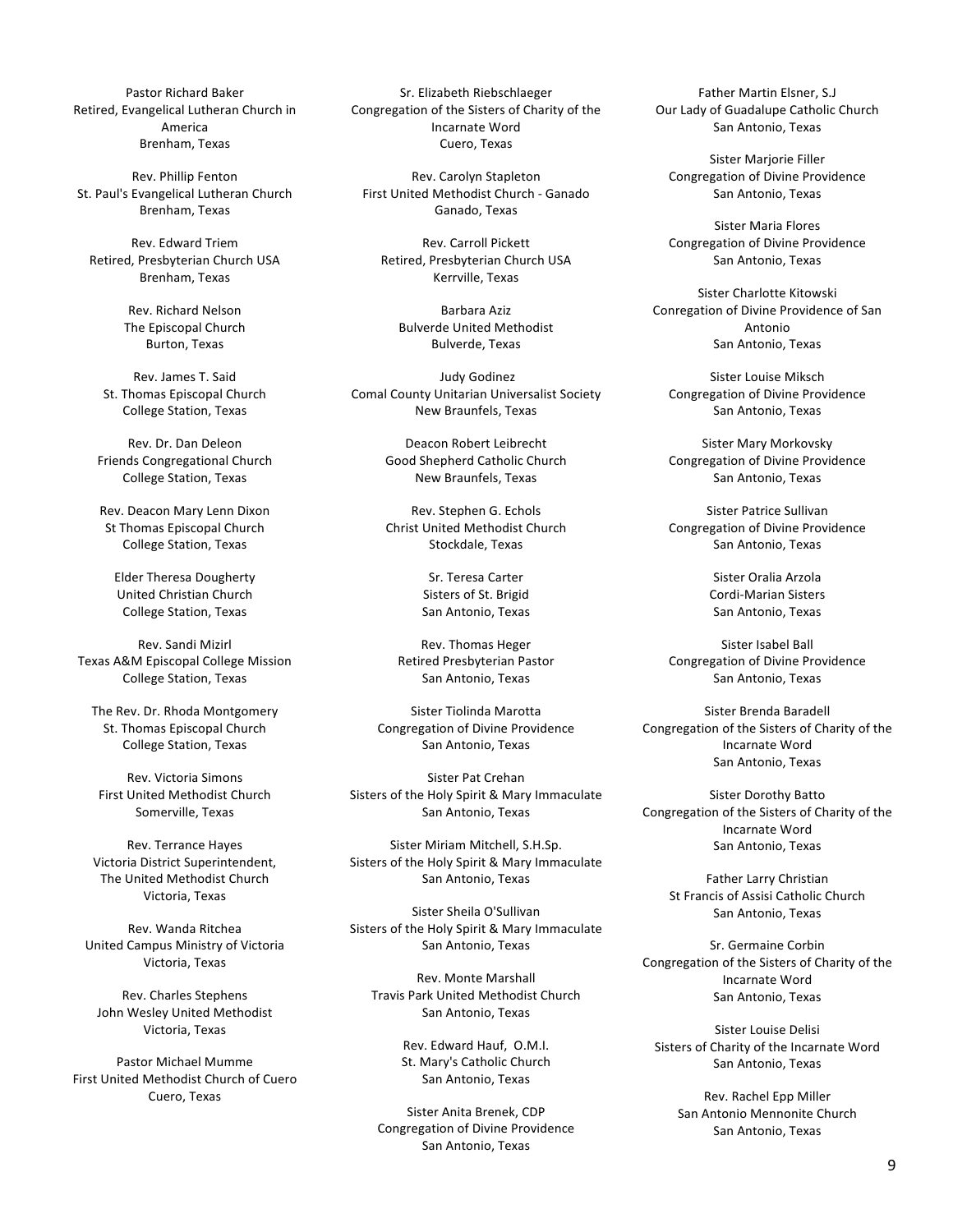Sister Gloria Ann Fiedler, CDP Congregation of Divine Providence San Antonio, Texas

Sister Catalina Fresquez Congregation of the Sisters of Charity of the Incarnate Word San Antonio, Texas

> Sister Jane Mary Gawlik, CSSF Felician Franciscan San Antonio, Texas

Rev. Sarah Holden University United Methodist San Antonio, Texas

Sister Carol Ann Jokerst Congregation of the Sisters of Charity of the Incarnate Word San Antonio, Texas

Sister Martha Ann Kirk, Th.d. Congregation of the Sisters of Charity of the Incarnate Word San Antonio, Texas

Sister Charlotte Kitowski, CDP Congregation of Divine Providence San Antonio, Texas

Sister Lourdes Leal Congregation of Divine Providence San Antonio, Texas

Sister Sarah Lennon Congregation of the Sisters of Charity of the Incarnate Word San Antonio, Texas

Sister Cathy Parent Congregation of Divine Providence San Antonio, Texas

Rev. Dinah Shelly Alamo Heights United Methodist San Antonio, Texas

> Elder Hilary Shuford **Mission Presbytery** San Antonio, Texas

Sister Margaret Snyder Congregation of the Sisters of Charity of the Incarnate Word San Antonio, Texas

> Rabbi Samuel M. Stahl Rabbi Emeritus of Temple Beth- El San Antonio, Texas

Sister Shirley Vaughn Congregation of the Sisters of Charity of the Incarnate Word San Antonio, Texas

> Sister Grace Walle Daughters of Mary Immaculate San Antonio, Texas

Sister Mary Winkle Congregation of the Sisters of Charity of the Incarnate Word San Antonio, Texas

Rev. Robert Wright Missionary Oblates of Mary Immaculate San Antonio, Texas

> Rev. Robert L. Clark, II Corredor de Esperanza San Antonio, Texas

Rev. Kelly Allen University Presbyterian Church San Antonio, Texas

> Rabbi Mara Nathan Temple Beth-El San Antonio, Texas

Rev. Gerald Metzger Bethany Congregational United Church of Christ San Antonio, Texas

Rabbi David Komerofsky Associate Vice President for Advancement at Hillel San Antonio, Texas

> Rev. David Felps Coker United Methodist Church San Antonio, Texas

Fr. Vincent Louwagie B., OMI Oblate School of Theology San Antonio, Texas

Rev. Roberto Pena, OMI Missionary Oblate of Mary Immaculate San Antonio, Texas

Sister Virginia Clara Ruiz Guadalupanas Catechists Sisters San Antonio, Texas

Sister Neomi Hayes Congregation of the Sisters of Charity of the Incarnate Word San Antonio, Texas

Chief-Apostle/Bishop Rosa Wilson Greater Faith Institutional Church San Antonio, Texas

Rev. Charles Fredrickson Lutheran Church of the Good Shepard San Antonio, Texas

Rev. Joseph Stobaugh Grace Avenue United Methodist Church Frisco, Texas

Pastor Alicia Campos Principe De Paz United Methodist Church San Antonio, Texas

Sister Imelda Gonzalez Congregation of Divine Providence San Antonio, Texas

Brother Brian Haldermann, S.M. Marianist Province of U.S. San Antonio, Texas

Rev. John Manahan Society of Mary (Marianists) San Antonio, Texas

Brother Gerard Sullivan, SM Marianist Province of U.S. San Antonio, Texas

Sister Dorothy Jean Young Congregation of the Sisters of St Felix of Cantalice San Antonio, Texas

Sister Marian Sturm, IWBS Sisters of the Incarnate Word and Blessed Sacrament Victoria, Texas

Sister Anna Nguyen Kim Tuyet Daughters of Mary Help of Christians San Antonio, Texas

Sister Emma Stefanoni Daughters of Mary Help of Christians San Antonio, Texas

Rev. Rashad Berry Canaan Missionary First Baptist Church San Antonio, Texas

> Rev. Robert Fiser Rio Texas Conference, The United Methodist Church Laredo, Texas

Rev. Paul Harris Laredo United Methodist Laredo, Texas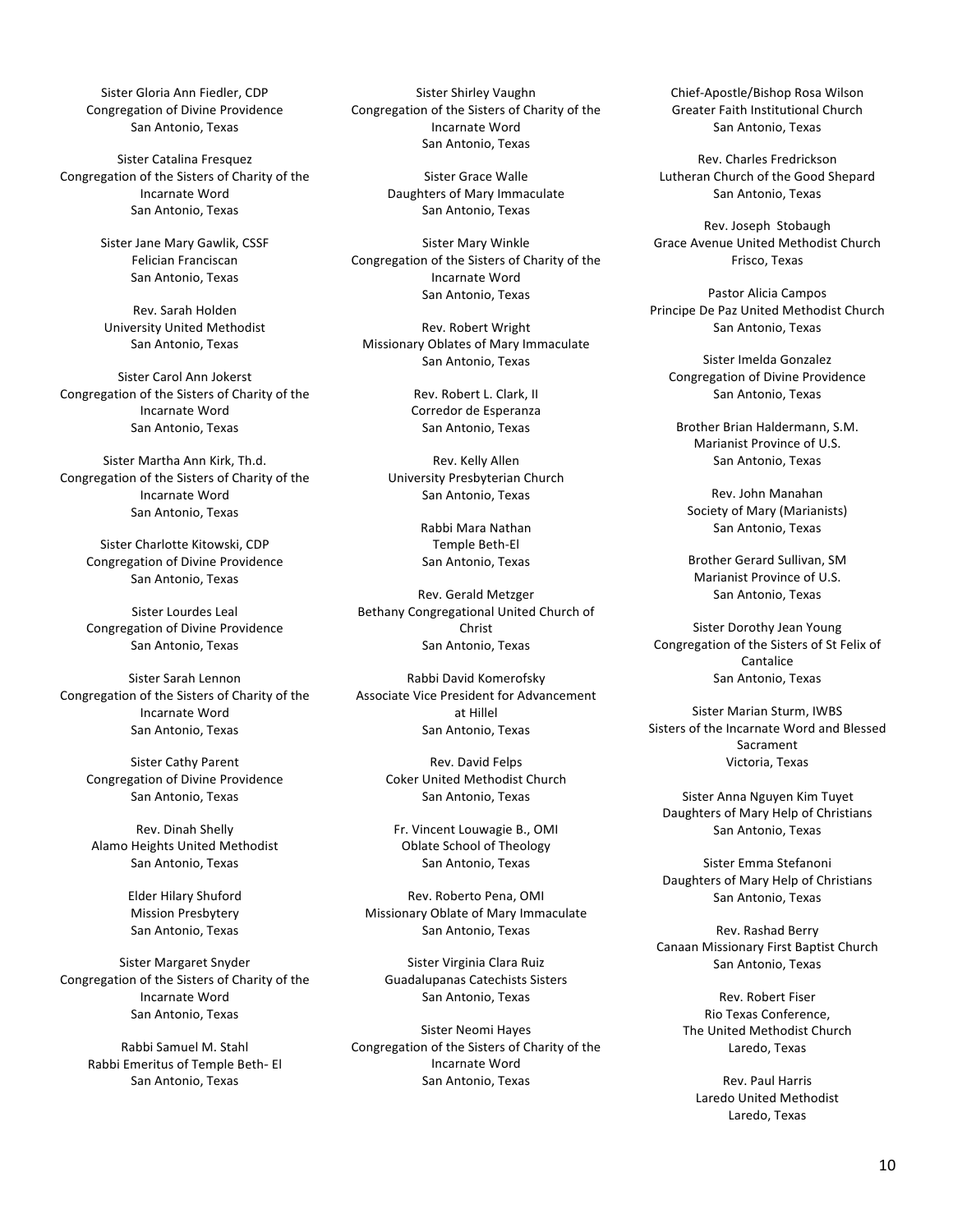Sister Rose Kruppa Congregation of Divine Providence San Antonio, Texas

Rev. Roy C Ricker Chaplain, Methodist Hospital San Antonio, Texas

Rev. Lorenza Andrade Smith Westlawn United Methodist San Antonio, Texas

Rev. Aaron Gonzalez El Divino Salvador United Methodist Church San Antonio, Texas

Rev. Isidro Pina Kelsey Memorial United Methodist Church Corpus Christi, Texas

Congregational Care Minister Tina Trimble The United Methodist Church San Marcos, Texas

Rev. Beth Tatum First United Methodist Church Mathis Mathis, Texas

Rev. Mother Superior Michelle Marie Kuntscher Sisters of the Incarnate Word Corpus Christi, Texas

> Pastor Kristine Bair 1st Presbyterian Church Corpus Christi, Texas

Rev. Eradio Valverde Corpus Christi District Superintendent, The United Methodist Church Corpus Christi, Texas

Father Armand Mathew, OMI Missionary Oblates of Mary Immaculate -Oblate Fathers and Brothers (OMI) Brownsville, Texas

> Deaconess Cindy Johnson El Buen Pastor Brownsville, Texas

Rev. Laura K. Merrill McAllen District Superintendent. The United Methodist Church Harlingen, Texas

Rev. Jerimey Wicke First United Methodist Church of Weslaco Weslaco, Texas

> Pastor Daniel Cruz Longoria La Tinidad United Methodist Pharr, Texas

Pastor Marcy Garza **Bethel United Methodist** Raymondville, Texas

Deacon Dan Wright St. Thomas More Catholic Church Austin, Texas

Rev. Dr. Guston Browning Retired, The United Methodist Church Cedar Park, Texas

Rev. Norman Roe Retired, The United Methodist Church Cedar Park, Texas

> Rev. Mary Wilson Church of the Savior Cedar Park, Texas

Rev. Anamae Storbeck Everyone's Call Del Valle, Texas

Rev. Jason Frv First United Methodist Church Fredericksburg, Texas

Rev. Yvonne Coon First United Methodist Church Georgetown, Texas

Rev. Amy Forsythe First United Methodist Church Georgetown, Texas

Rev. Fredda Horton Minick Retired, The United Methodist Church Georgetown, Texas

Rev. Milton S. Jordan Retired, The United Methodist Church Georgetown, Texas

> Rev. Steve Langford First United Methodist Church Georgetown, Texas

Rev. Mark Skrabacz San Gabriel Unitarian Universalist Fellowship Georgetown, Texas

Rev. Mary Powell, Adjunct Spiritual Director St. Philip's United Methodist Church Round Rock, Texas

> Rev. Nancy McDougall First United Methodist-Burnet Kingsland, Texas

Terry Cortes-Vega Dharma Teacher - Plum Blossom Sangha Manor, Texas

Rev. Jeanette Heart First United Methodist San Marcos San Marcos, Texas

Rev. Sandra Londa Retired, The United Methodist Church Wimberley, Texas

> Brother Richard Daly, CSL Brothers of the Holy Cross Austin, Texas

Rev. Barbara Ruth First United Methodist Church - Austin Austin, Texas

Rev. John Wright First United Methodist Church - Austin Austin, Texas

Rev. Helen P. Almanza Tarrytown United Methodist Church Austin, Texas

> Rev. Lynn Barton Westlake United Methodist Austin, Texas

Rev. Dr. Larry Bethune University Baptist Church Austin, Texas

Rev. Darlene Boaz St. Luke United Methodist Church Austin, Texas

Rev. John Elford University United Methodist Austin, Texas

Rev. Victoria Bailey, Retired University United Methodist Church Austin, Texas

> Rev. John Reynolds St Luke United Methodist Austin, Texas

Rev. George Ricker University United Methodist Austin, Texas

Rev. Stephanie True University Baptist Church Austin, Texas

Rev. Bob Breihan United Methodist Church Austin, Texas

Rev. Katy Fitzhugh Oak Hill United Methodist Church Austin, Texas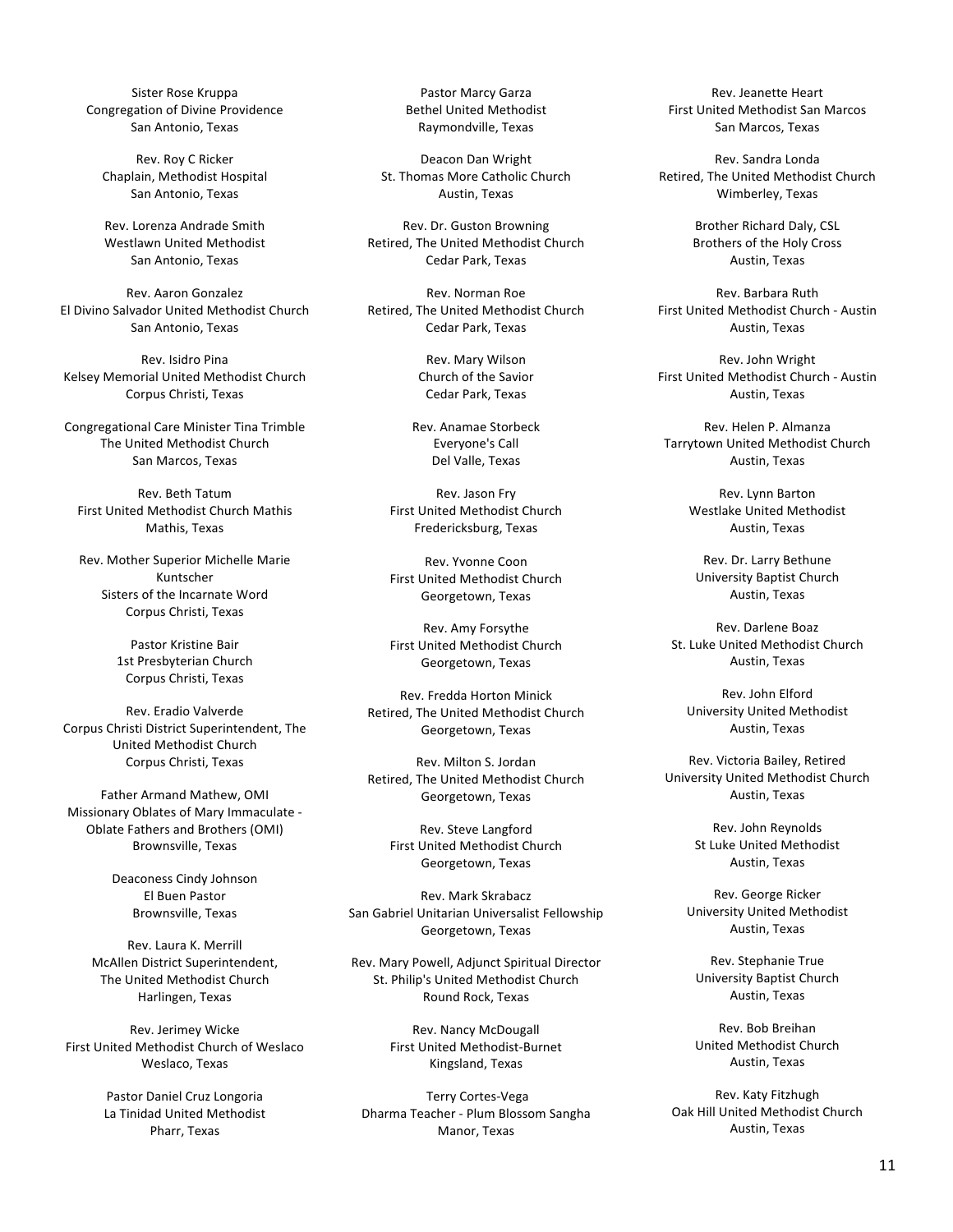Rev. Bobbi Kaye Jones Tarrytown United Methodist Church Austin, Texas

Rev. W.B. Sandberg Pastor for Senior Ministries & Congregational Care, University United Methodist Austin, Texas

Rev. Bill Wack, CSC St. Ignatius Martyr Parish and School Austin, Texas

Rev. Cecile Adam Congregational Church of Austin, UCC Austin, Texas

Rev. Sarah Bentley Congregational Church of Austin, UCC Austin, Texas

Rev. Dr. Whitney Bodman Congregational Church of Austin Austin, Texas

Rev. Dr. John Elford University United Methodist Austin, Texas

Rev. Glenn Noblin The United Methodist Church Austin, Texas

Rev. Arun W. Jones Austin Presbyterian Theological Seminary Austin, Texas

> Father Charles Kullmann St. Austin Catholic Church Austin, Texas

Rabbi Susan Elizabeth Lippe Bible-Student, Rabbi-Educator Austin, Texas

Rev. D. Bruce Nieli, CSP St. Austin Catholic Church Austin, Texas

Rev. K.C. Ptomey, Jr. Professor, Austin Presbyterian Seminary Austin, Texas

> Rabbi Samuel Rose Congregation Beth Israel Austin, Texas

Rabbi Daniel Septimus Executive Director, Texas Hillel at The University of Texas at Austin Austin, Texas

Rev. Carol Tate University Presbyterian Austin, Texas

Rev. Rusty Teeter Director, Wesley Foundation of Austin Austin, Texas

Rev. John Yeaman University United Methodist Church Austin, Texas

> Rev. Ken White United Christian Church Austin, Texas

Rev. George Holcombe Retired, The United Methodist Church Austin, Texas

> Rev. Joel Salas The United Methodist Church Austin, Texas

> > Rabbi Rick Brody Congregation Kol Halev Austin, Texas

Rabbi Amy B. Cohen Temple Beth Shalom Austin, Texas

Rev. Dr. William M. Harris St. John's United Methodist Austin, Texas

> Rev. Rudy England Unity Church Austin, Texas

Rev. Dr. Kristina Carter Parker Lane United Methodist Church Austin, Texas

> Dr. Mike Renquist The United Methodist Church Austin, Texas

> Pastor John Reynolds, Retired The United Methodist Church Austin, Texas

Rev. Judy Baskin Retired, The United Methodist Church Austin, Texas

> Rabbi Rebecca Epstein Congregation Beth Israel Austin, Texas

> > Rabbi Kerry Baker Beth Shalom Austin, Texas

Rev. Sidney G. Hall, III Trinity United Methodist Church Austin, Texas

> Rev. David H. Jensen Presbyterian Church USA Austin, Texas

Rev. David Gilliam Tarrytown United Methodist Church Austin, Texas

> Rev. Beverly Lawson Disciples of Christ Austin, Texas

Rev. Paul L. Escamilla St. John's United Methodist Austin, Texas

Rev. Dr. Orval Strong Retired, The United Methodist Church Austin, Texas

Rev. Ralph L. Underwood The United Methodist Church Austin, Texas

Rev. Sue Abold Northwest Hills United Methodist Austin, Texas

> Phillip Baker Plum Blossom Sangha Austin, Texas

Rev. Suzanne Field Rabb University United Methodist Church Austin, Texas

Rev. Matthew Iwuii, JUD St. Albert the Great Catholic church Austin, Texas

Deacon Jose Mendez St. Albert the Great Catholic church Austin, Texas

Rev. Susan Sprague University United Methodist Church Austin, Texas

Rev. Vincent Thanh Nguven, CSsR St. Albert the Great Catholic church Austin, Texas

Rev. Richard Bates, Retired University United Methodist Church Austin, Texas

Rev. Cheryl Broome The United Methodist Church Austin, Texas